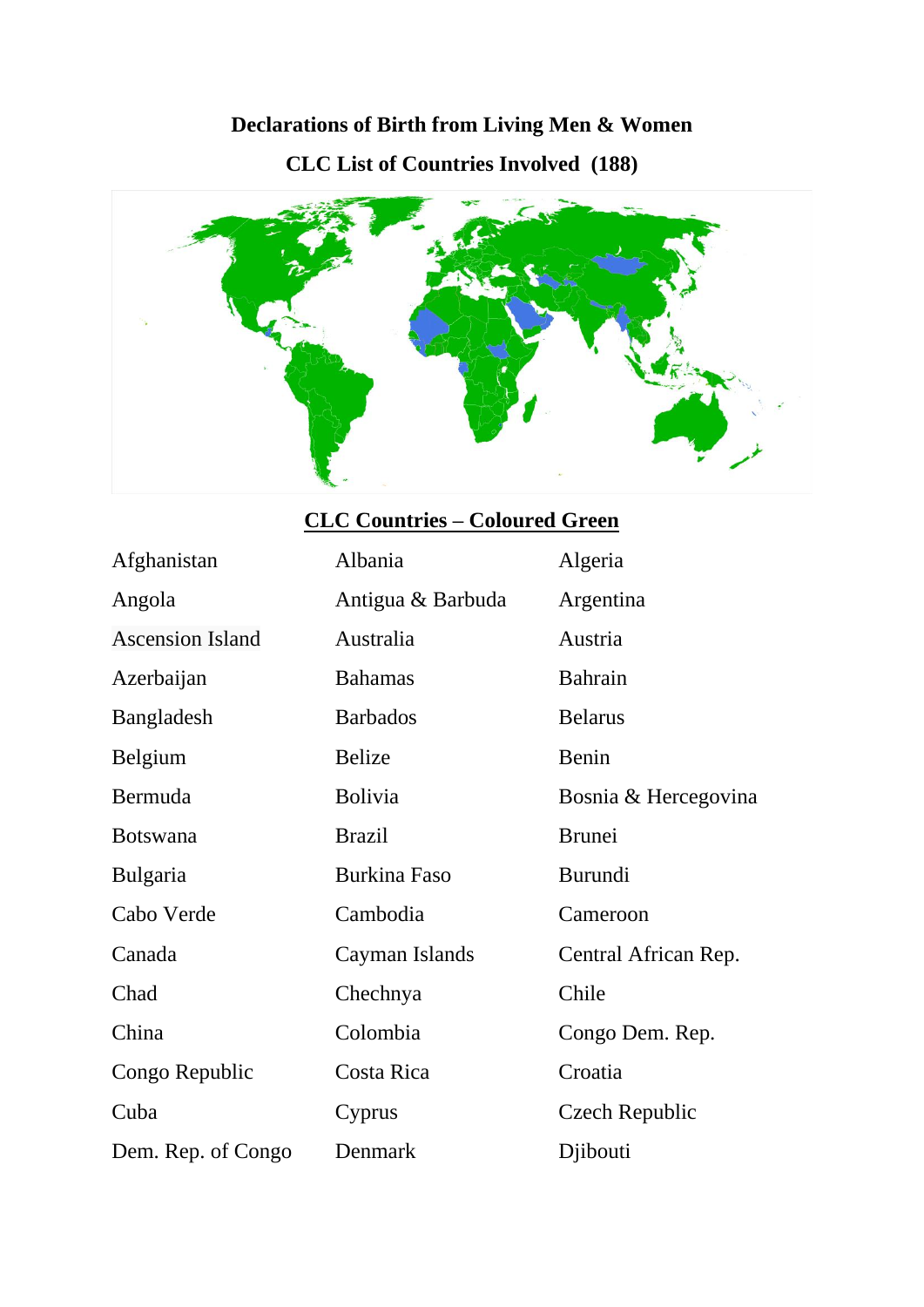| Dominica      | Dominican Republic   | Dubai              |
|---------------|----------------------|--------------------|
| Ecuador       | Egypt                | El Salvador        |
| England       | Eritrea              | Estonia            |
| Ethiopia      | Fiji                 | Finland            |
| France        | <b>French Guiana</b> | Gambia             |
| Georgia       | Germany              | Ghana              |
| Gibraltar     | Greece               | Greenland          |
| Grenada       | Guadeloupe           | Guam               |
| Guernsey      | Guyana               | Haiti              |
| Honduras      | Hong Kong            | Hungary            |
| Iceland       | India                | Indonesia          |
| Iran          | Iraq                 | Isle of Man        |
| <b>Israel</b> | Italy                | <b>Ivory Coast</b> |
| Jamaica       | Japan                | Jersey             |
| Jordan        | Kazakhstan           | Kenya              |
| Korea         | Kosovo               | Kuwait             |
| Laos          | Latvia               | Lebanon            |
| Lesotho       | Liberia              | Libya              |
| Lithuania     | Luxembourg           | Macedonia          |
| Madagascar    | Malawi               | Malaya             |
| Malaysia      | Maldives             | Malta              |
| Martinique    | Mauritius            | Mexico             |
| Micronesia    | Monaco               | Moldova            |
| Montenegro    | Montserrat           | Morocco            |
| Mozambique    | Namibia              | Netherlands        |
| New Zealand   | Nicaragua            | Niger              |
| Nigeria       | Northern Ireland     | Norway             |